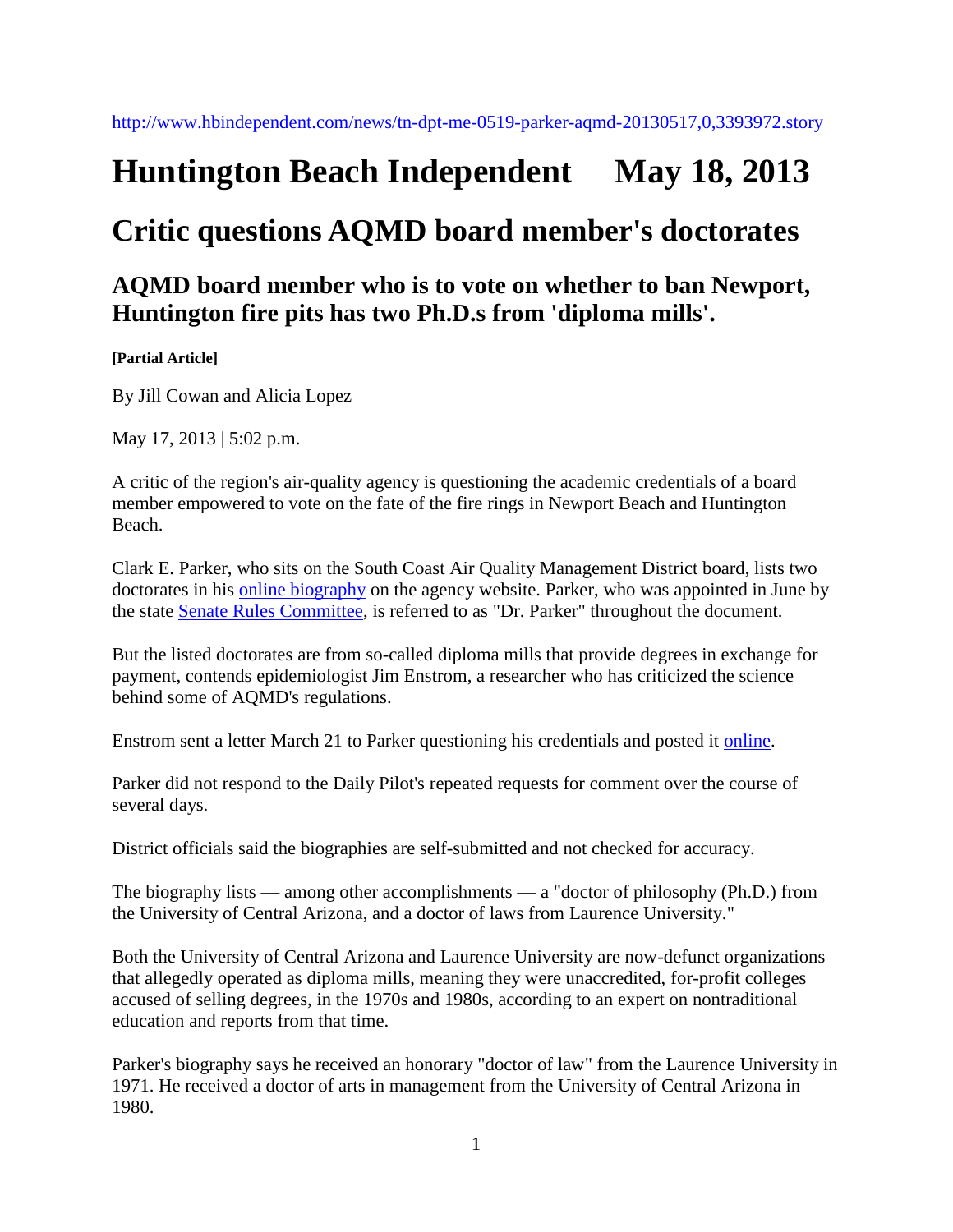"I earned [my Ph.D.] from [Stanford University,](http://www.hbindependent.com/topic/education/colleges-universities/stanford-university-OREDU0000292.topic) putting in five of the hardest years of my life," Enstrom said. "He doesn't deserve to call himself a Ph.D., and he doesn't deserve to say he has doctoral level knowledge in anything."

An official at the Arizona State Board for Private Postsecondary Education said the agency had no official record of University of Central Arizona's existence, aside from one 1982 letter to the state Board of Regents warning of the school's illegitimacy.

That letter was from John Bear, Ph.D., who has written extensively on correspondence education and degree mills.

Bear said that he recalled that the University of Central Arizona and Laurence University occupied a "gray area" between straightforward money-for-diploma exchanges and unaccredited schools that require some amount of work.

"I keep writing about fake degrees being a time bomb in your resume, ticking away and not knowing when it'll go off, but it so often does," he said. "There's such a continuum, from 'Give me 1,000 bucks and you're done this afternoon, to how about a 30-page dissertation and 1,000 bucks."

He said such set-ups, particularly in Arizona, were "legal at the time, which doesn't mean acceptable."

Enstrom in March asked district administrators for verification of Parker's education and was provided [images of diplomas](http://scientificintegrityinstitute.org/Parker031513.pdf) from a University of Central Arizona, a Laurence University, the University of Redlands and the University of Minnesota.

Both the University of Minnesota, from which Parker earned a bachelor of science in 1975, and the University of Redlands, from which he earned a master of arts in 1981, confirmed that Parker graduated. However, his diploma from the University of Redlands shows that he earned a master of arts in management, while his biography lists a "master of science (MS) from Redlands University."

While district Executive Officer Barry Wallerstein said not even a bachelor's degree is legally required to serve on the AQMD board, Enstrom said it's a matter of "integrity" when representing the public's interests.

Enstrom said he has met with various members of the district board and believed from Parker's biography that he had a background in science, unlike many of the other board members, who are chosen from among area elected officials to represent certain constituencies.

For example, Orange County Supervisor Shawn Nelson serves on the AQMD board on behalf of the County of Orange.

Parker, Enstrom said, had "no right" to claim such a high level of education, because it had "a direct bearing on his credibility in my mind."